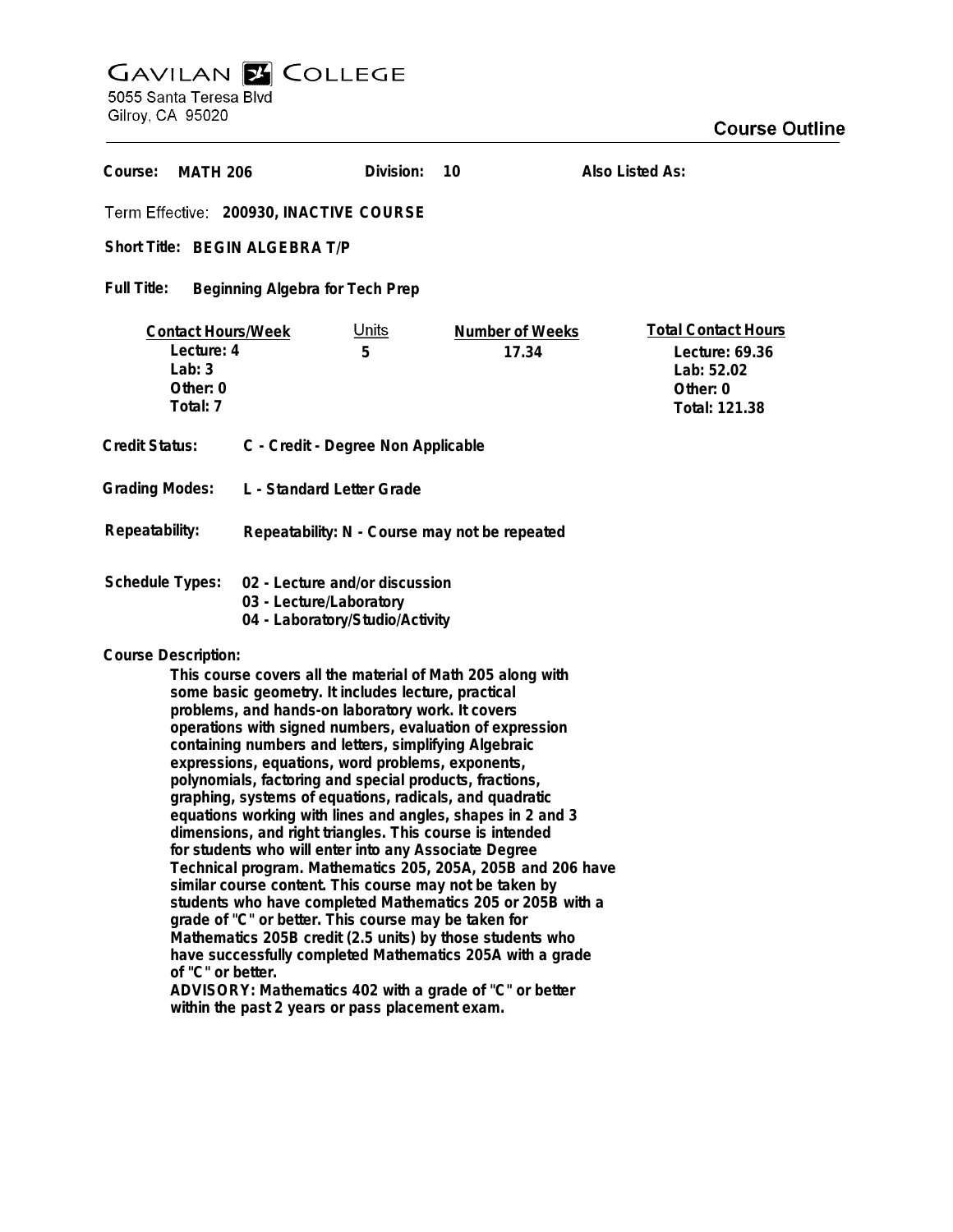**ARTICULATION and CERTIFICATE INFORMATION Associate Degree: CSU GE: IGETC: CSU TRANSFER: Not Transferable UC TRANSFER: Not Transferable**

**PREREQUISITES: Completion of MATH 402, as UG, with a grade of C or better. OR Score of 12 on Elementary Algebra**

**COREQUISITES:**

## **STUDENT LEARNING OUTCOMES:**

**1. It is of primary importance that students not only demonstrate their ability to solve the problems presented in the course but also be able to relate and apply the theories in the course** to other courses and the concepts in the course to courses such **as physical science, nursing, biology and business. 2. Students will be able to solve linear equations, word problems involving linear equations, and formulas for a particular linear variable.**

**3. Students will also be able to graph lines, solve 2 equations with 2 variables, factor polynomials, solve inequalities, factor polynomials, work with scientific calculators, and work with basic geometry including lines and angles, shapes in 2 and 3 dimensions, and right triangles.**

## **TOPICS AND SCOPE:**

**Inactive Course: 12/08/2008**

10 Review of operations with signed numbers. This **includes the basic definitions of what is an integer, rational number, irrational number, and the operations that are performed such as subtraction, addition, multiplication, and taking the absolute value. The commutative, associative, distributive, and inverse properties are covered. Factoring positive integers into primes. Use of the calculator will be covered. There will be 1 or 2 labs on these topics.**

**2-3 7 Evaluation and simplification of Algebraic expressions. Extensive work with grouping symbols and the order of operations will be emphasized. Basic definitions of exponents and zero will be covered. Combining similar terms and simplifying the product of fractions will be emphasized.**

**There will be 1 or 2 labs on these topics.** Solving equations and all the properties necessary **to achieve this, such as the + and x properties of equality, simplifying complicated equations, and the beginning of working with word problems. There will be 1 or 2 labs on these topics.**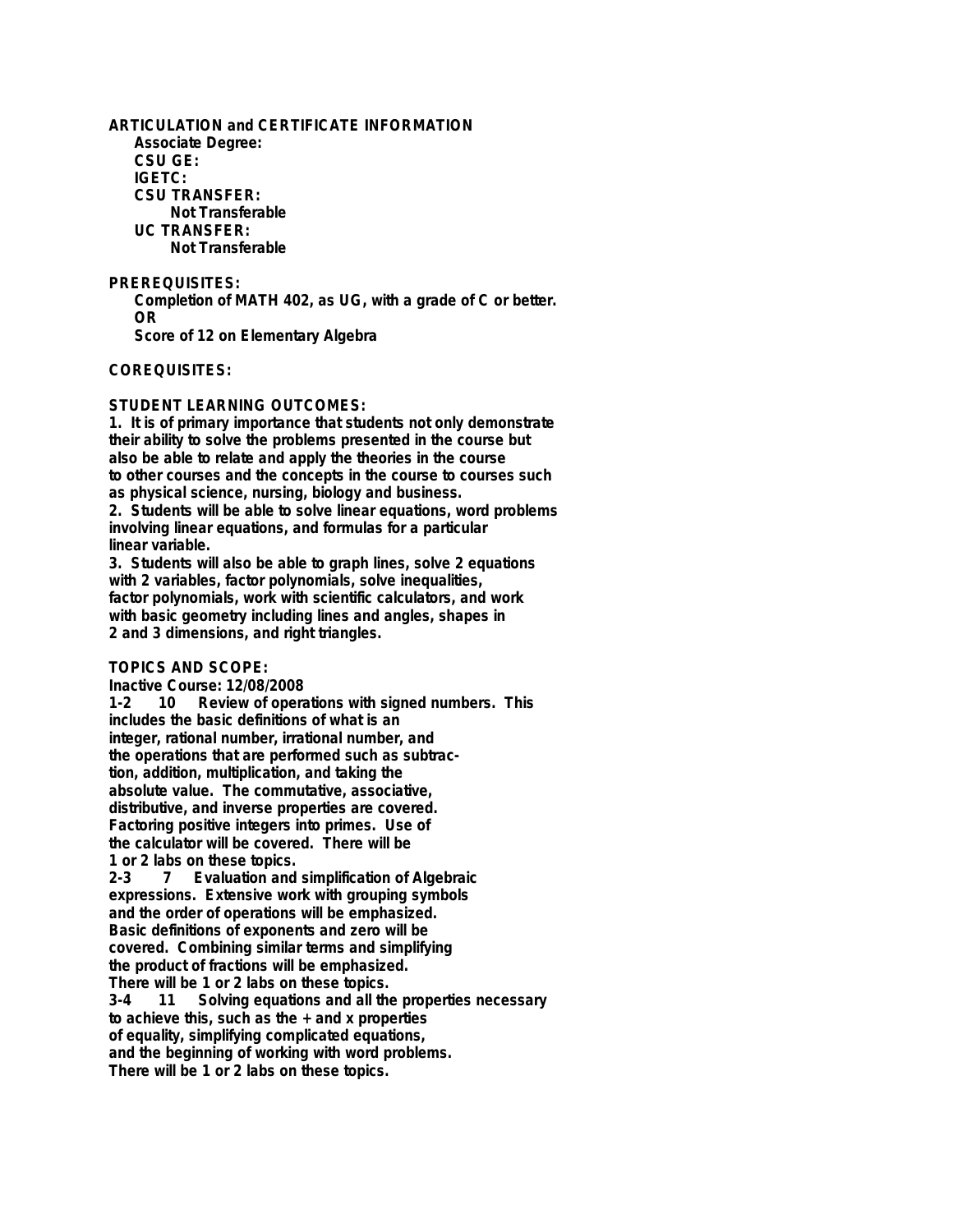**5 7 More word problems, inequalities, and the beginning of graphing including the devinition of slope of a line. There will be 1 or 2 labs on these topics. 6-7 10 Finish graphing. Solve equations with two variables by using graphing, substitution, and the elimination methods. There will be 1 or 2 labs on these topics. 11** The rules of exponents and the rules for the **operations with polynomials, including simplification, special products, and the division of polynomials. There will be 1 or 2 labs on these topics. 9-10 14 Factoring binomials and trinomials, solving quadratic equations by factoring, and solving applied word problems using quadratics. Basic Geometry, working with lines and angles, right triangles, two and three dimensional shapes. At least 4 labs will be done. 11-13 21 Basic Geometry, working with lines and angles, right triangles, two and three dimensional shapes. At least 4 labs will be done. 14-15 11 Rational expressions and rational equations. Includes all operations, use of the LCD, and word problems. There will be 1 or 2 labs covering these topics. 15-16 7 Complex fractions, ration and proportions, and the basic rules for simplifying radicals. There will be 1 or 2 labs covering these topics. 16-17 7 More simplification of radicals operations with radicals, and equations with radicals. One lab will be done. 17-18 10 Completing the square, deriving the quadratic formula, and review of the course there will be 1 or 2 labs covering these topics. Out of class assignments will include extensive homework problems to be worked on in groups in the lab and at home, preferably with others. Overall, the work will easily be over 2 hours per lecture unit granted. COURSE OBJECTIVES: At the conclusion of this course the student will be able to understand and do the following: 1. Student performance objectives constitute the mastery of the skills necessary to solve the problems along with a thorough understanding of the weekly content described above. Students will be able to apply what they learned in Math 206 to problems in the sciences, nursing, business, and their daily lives. METHODS OF INSTRUCTION: Lecture/discussion format and extensive use of cooperative, group learning.**

**Regularly scheduled, full-period, in-class, written exams will be given throughout the semester. Cooperative and small group tests may also occur, depending upon the instructor. Extensive group work in the labs will be required.**